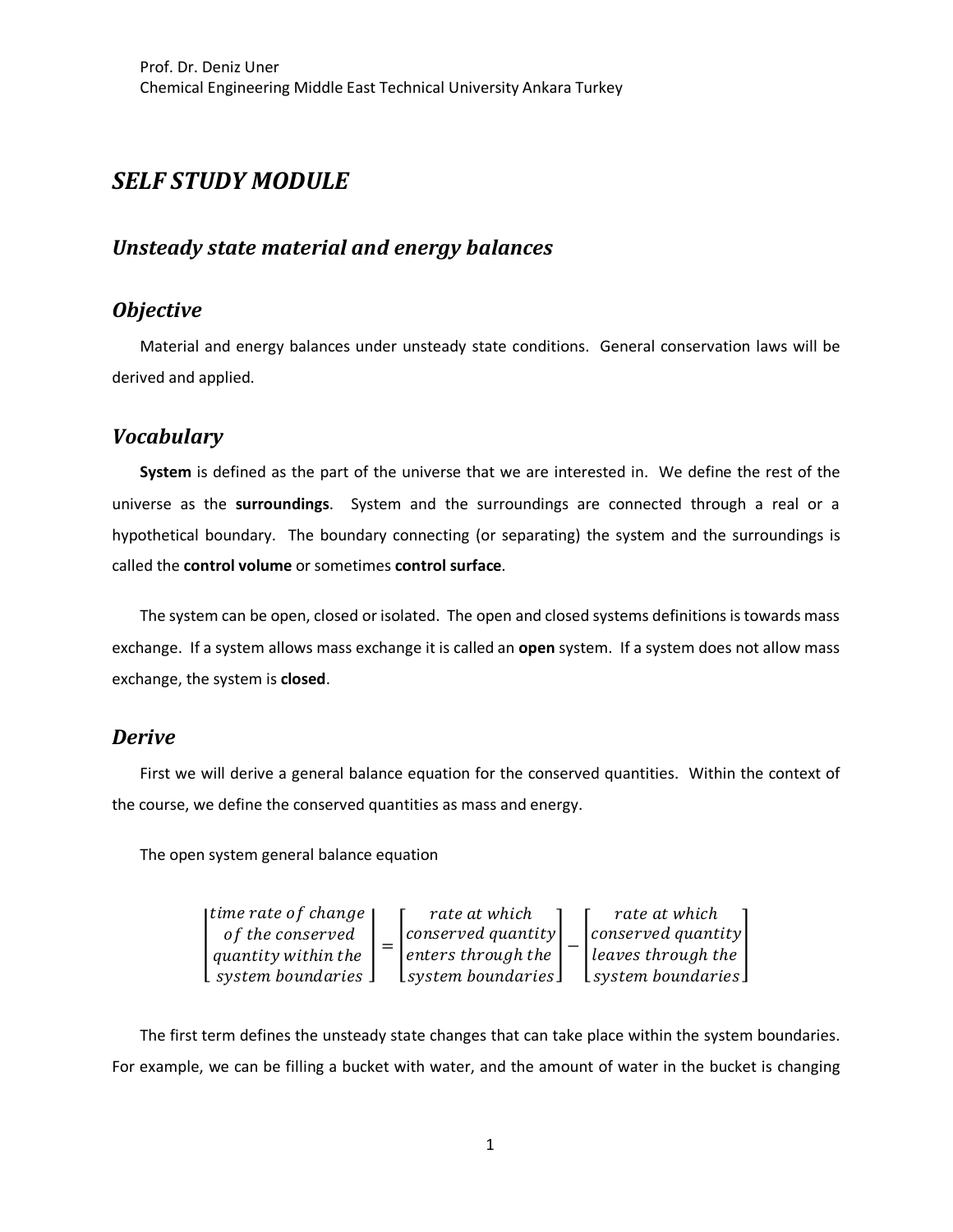Prof. Dr. Deniz Uner Chemical Engineering Middle East Technical University Ankara Turkey

with respect to time. Or conversely, we could be emptying a tank and the mass in the tank could change with respect to time.

The second term defines the rate at which the conserved quantity enters through our system such as the flow rate of water with which we are filling the bucket. The final term is a term for the rate at which the conserved quantity leaves our system boundaries.

As a result, the general mass conservation law can be written as

$$
\frac{dm}{dt} = \sum_{in} m_i - \sum_{out} m_j
$$

Similarly in its simplified form, the general conservation of energy can be written as

$$
\frac{dU}{dt} = \sum_{in} m_i h_i - \sum_{out} m_j h_j + \dot{Q} + \dot{W} - P \frac{dv}{dt}
$$

#### *Calculate*

- 1. A 25 L LPG tank is being filled through a line delivering gas at 80 bar and 300 K. The flow rate of the gas into the tank is constant at 1 kg/s. The filling is completed after the flow stops under natural forces.
	- a. What is the temperature and the pressure of the gas in the tank initially? How many number of moles? Why do we call the tank empty?
	- b. Answer the following for the period immediately after the mechanical equilibrium:
		- i. What is the pressure of the gas in the tank?
		- ii. What is the temperature of the gas in the tank?
		- iii. How many moles of gas are there in the tank?
	- c. Answer the following for the period after the thermal equilibrium:
		- i. What is the temperature of the gas in the tank?
		- ii. What is the pressure of the gas in the tank?
- 2. A water tank is draining under natural forces through an orifice at the bottom of a tank. The water level in the tank is measured as a function of time and the data is provided below.

| $- -$<br>i ime<br>$\sim$<br>ر د ،            |    | $\overline{\phantom{0}}$<br>--<br>__ | -<br>                | <u>.</u><br>$\sim$ | -<br>$\overline{\phantom{a}}$ | $\sim$<br>$\overline{ }$<br>– • ⊤ | $\overline{\phantom{a}}$<br><b>⊥∠.∪</b><br>_______ | -<br><b></b> | 10<br>£<br>19.U<br>____ | $\sim$<br><u>.</u> |
|----------------------------------------------|----|--------------------------------------|----------------------|--------------------|-------------------------------|-----------------------------------|----------------------------------------------------|--------------|-------------------------|--------------------|
| the tank<br>(c <sub>m</sub> )<br>Level<br>in | 45 | 40                                   | $\sim$ $\sim$<br>ت ب | 30                 | $\sim$ $\sim$<br>ت ک          | 20                                | --                                                 | 10           |                         |                    |